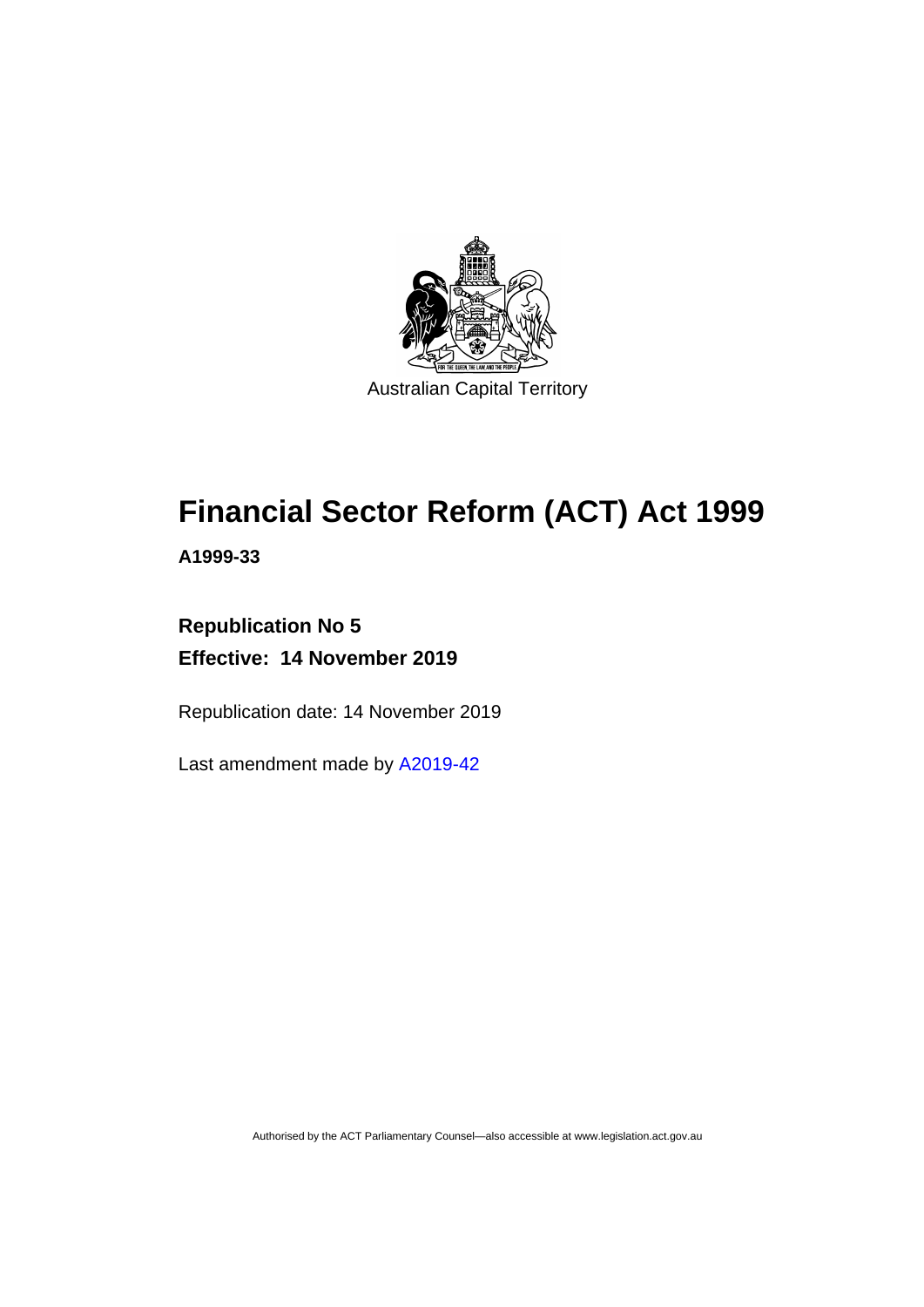# **About this republication**

#### **The republished law**

This is a republication of the *Financial Sector Reform (ACT) Act 1999* (including any amendment made under the *[Legislation Act 2001](http://www.legislation.act.gov.au/a/2001-14)*, part 11.3 (Editorial changes)) as in force on 14 November 2019*.* It also includes any commencement, amendment, repeal or expiry affecting this republished law to 14 November 2019.

The legislation history and amendment history of the republished law are set out in endnotes 3 and 4.

#### **Kinds of republications**

The Parliamentary Counsel's Office prepares 2 kinds of republications of ACT laws (see the ACT legislation register at [www.legislation.act.gov.au\)](http://www.legislation.act.gov.au/):

- authorised republications to which the *[Legislation Act 2001](http://www.legislation.act.gov.au/a/2001-14)* applies
- unauthorised republications.

The status of this republication appears on the bottom of each page.

#### **Editorial changes**

The *[Legislation Act 2001](http://www.legislation.act.gov.au/a/2001-14)*, part 11.3 authorises the Parliamentary Counsel to make editorial amendments and other changes of a formal nature when preparing a law for republication. Editorial changes do not change the effect of the law, but have effect as if they had been made by an Act commencing on the republication date (see *[Legislation Act 2001](http://www.legislation.act.gov.au/a/2001-14)*, s 115 and s 117). The changes are made if the Parliamentary Counsel considers they are desirable to bring the law into line, or more closely into line, with current legislative drafting practice.

This republication does not include amendments made under part 11.3 (see endnote 1).

#### **Uncommenced provisions and amendments**

If a provision of the republished law has not commenced, the symbol  $|\mathbf{U}|$  appears immediately before the provision heading. Any uncommenced amendments that affect this republished law are accessible on the ACT legislation register [\(www.legislation.act.gov.au\)](http://www.legislation.act.gov.au/). For more information, see the home page for this law on the register.

#### **Modifications**

If a provision of the republished law is affected by a current modification, the symbol  $\mathbf{M}$  appears immediately before the provision heading. The text of the modifying provision appears in the endnotes. For the legal status of modifications, see the *[Legislation](http://www.legislation.act.gov.au/a/2001-14)  Act [2001](http://www.legislation.act.gov.au/a/2001-14)*, section 95.

#### **Penalties**

At the republication date, the value of a penalty unit for an offence against this law is \$160 for an individual and \$810 for a corporation (see *[Legislation Act 2001](http://www.legislation.act.gov.au/a/2001-14)*, s 133).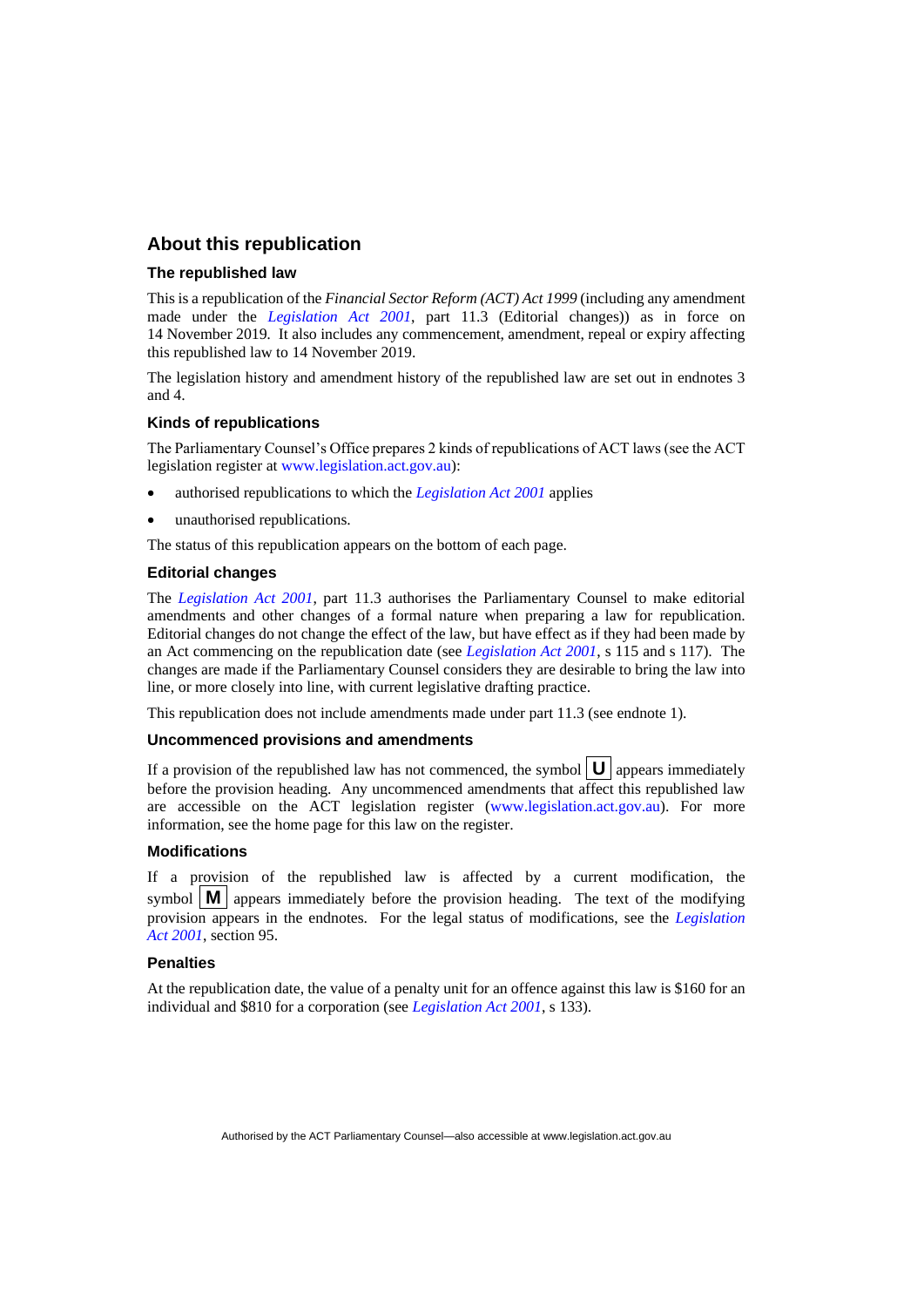

# **Financial Sector Reform (ACT) Act 1999**

# **Contents**

|                            |                                                                 | Page           |
|----------------------------|-----------------------------------------------------------------|----------------|
| Part 1                     | <b>Preliminary</b>                                              |                |
| 1                          | Short title                                                     | 2              |
| 3                          | Dictionary                                                      | 2              |
| 4                          | Act binds all persons                                           | $\overline{2}$ |
| Part 2                     | Conferral of functions and powers on APRA<br>and ASIC           |                |
| 5                          | Conferral of functions and powers on APRA                       | 3              |
| 6                          | Conferral of functions and powers on ASIC                       | 3              |
| Part 3                     | Authorised deposit-taking institutions-<br>transfer of business |                |
| $\overline{7}$             | Words defined in FS (TR) Act                                    | 4              |
| 8                          | Authorised APRA officer                                         | 4              |
| 9                          | Voluntary transfers                                             | 4              |
| R <sub>5</sub><br>14/11/19 | Financial Sector Reform (ACT) Act 1999<br>Effective: 14/11/19   | contents 1     |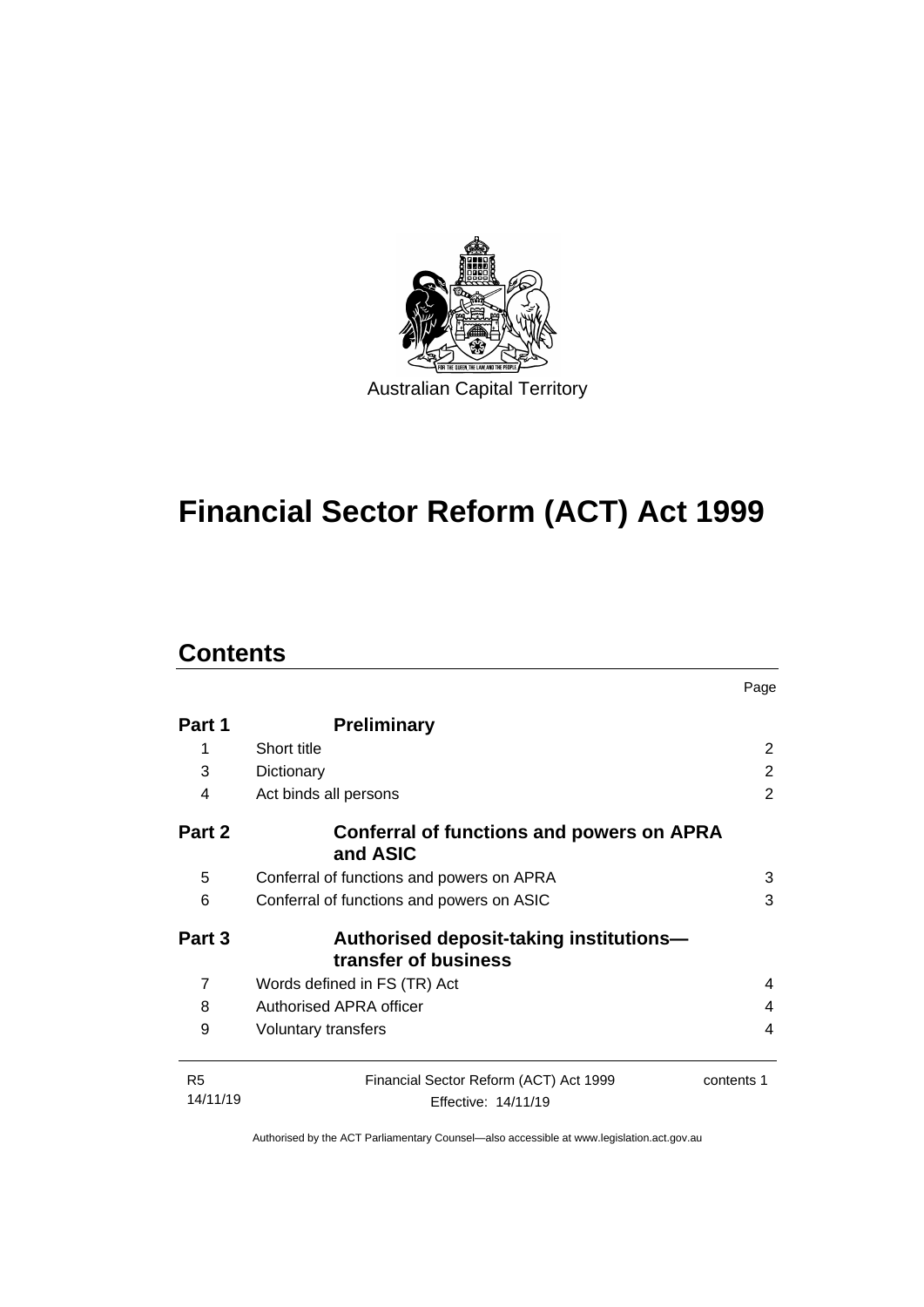| Contents          |                                               |                |
|-------------------|-----------------------------------------------|----------------|
| 10                | Compulsory transfers                          | Page<br>5      |
| 11                | Certificates evidencing operation of pt 3     | $\overline{7}$ |
| 12                | Certificates about land and interests in land | $\overline{7}$ |
| 13                | Certificates about other assets               | 8              |
| 14                | Documents purporting to be certificates       | 8              |
| 15                | Relationship of pt 3 with other laws          | 8              |
| Part 6            | <b>Miscellaneous</b>                          |                |
| 48                | Consequential and transitional regulations    | 10             |
| <b>Dictionary</b> |                                               | 11             |
| <b>Endnotes</b>   |                                               |                |
| 1                 | About the endnotes                            | 12             |
| 2                 | Abbreviation key                              | 12             |
| 3                 | Legislation history                           | 13             |
| 4                 | Amendment history                             | 14             |
| 5                 | Earlier republications                        | 18             |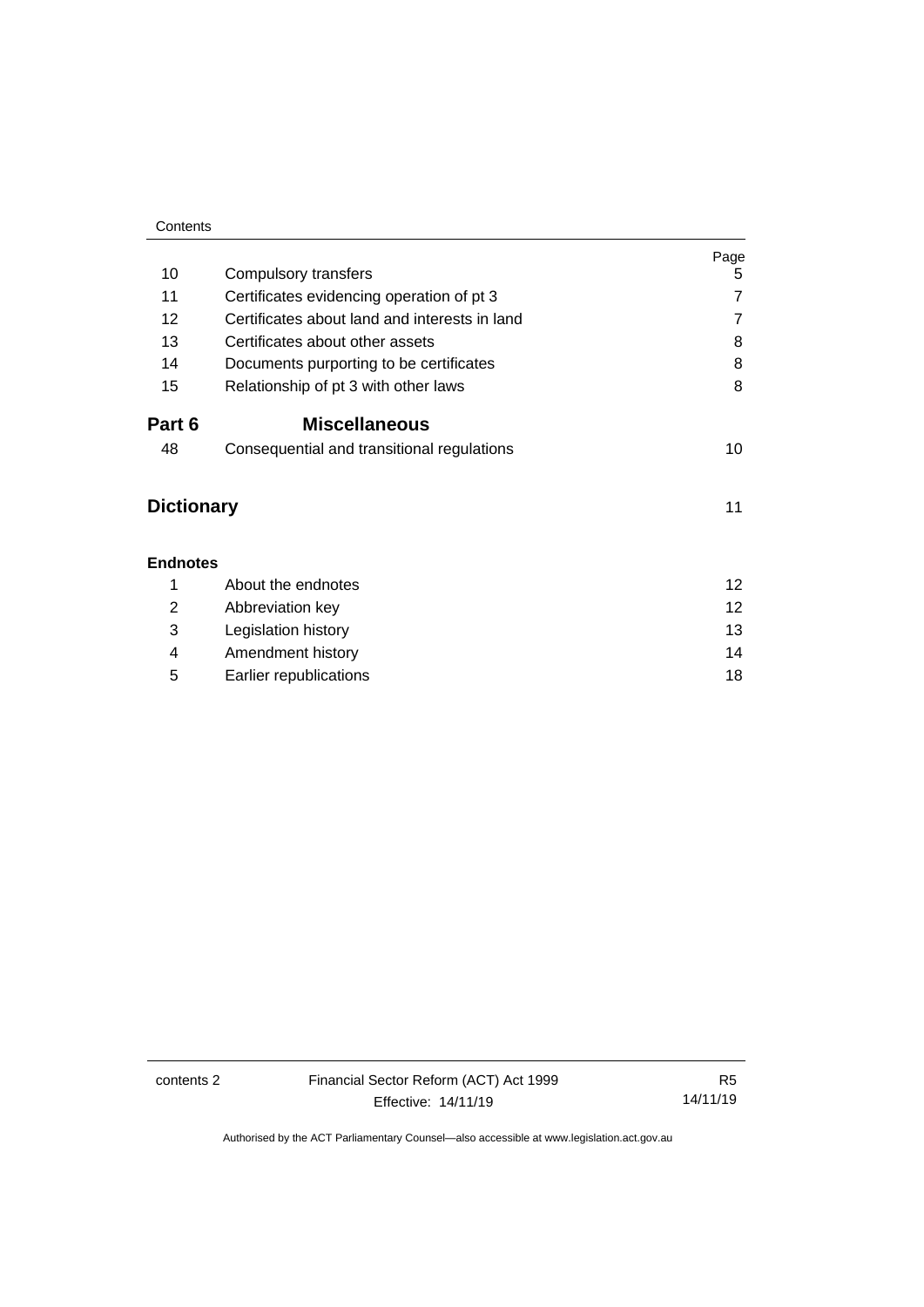

# **Financial Sector Reform (ACT) Act 1999**

An Act to make provision for the reform of the financial sector, and for other purposes

R5 14/11/19

I

page 1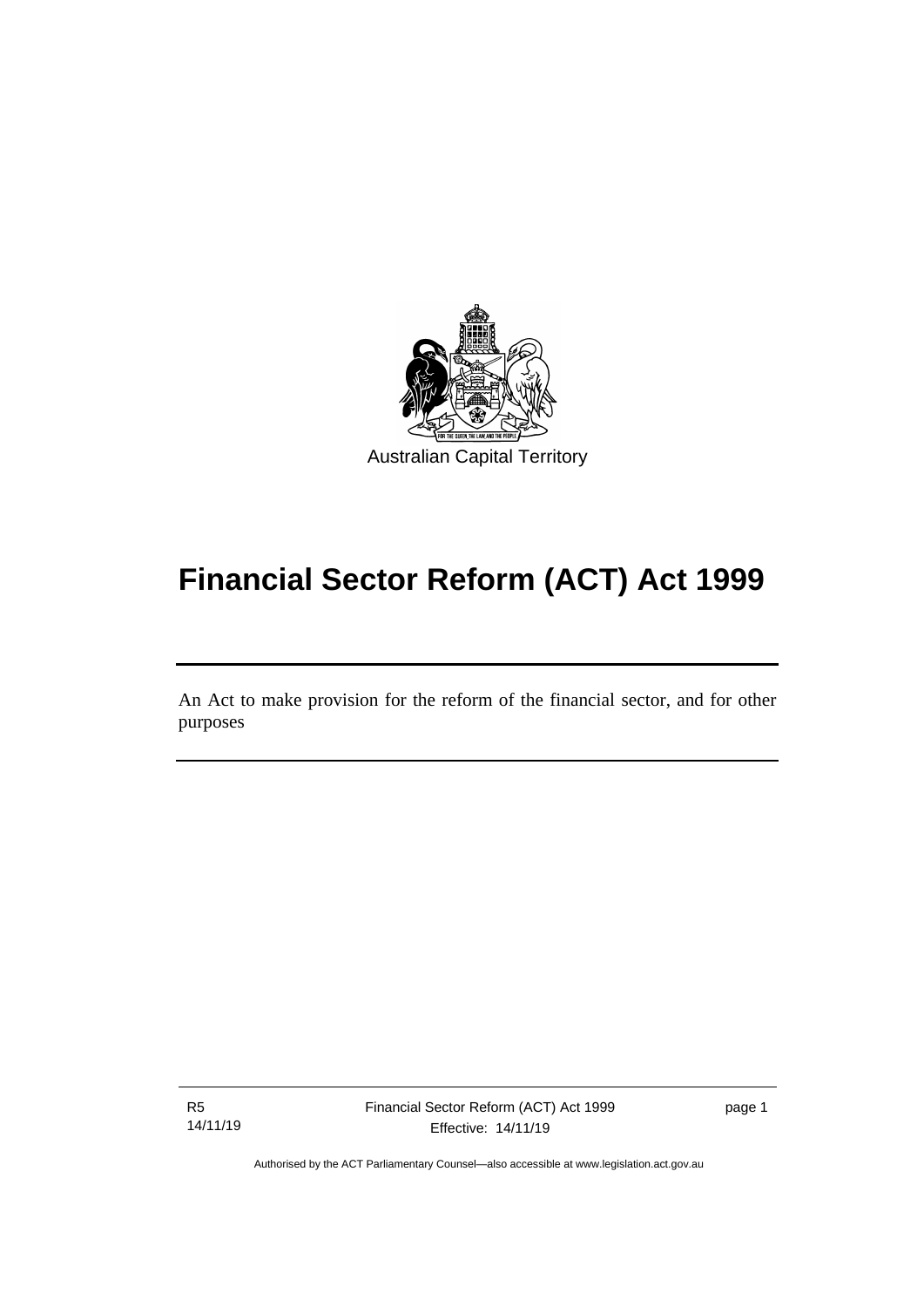### Part 1 **Preliminary**

Section 1

# <span id="page-5-0"></span>**Part 1 Preliminary**

# <span id="page-5-1"></span>**1 Short title**

This Act may be cited as the *Financial Sector Reform (ACT) Act 1999.*

# <span id="page-5-2"></span>**3 Dictionary**

The dictionary at the end of this Act is part of this Act.

- *Note 1* The dictionary at the end of this Act defines certain terms used in this Act.
- *Note 2* A definition in the dictionary applies to the entire Act unless the definition, or another provision of the Act, provides otherwise or the contrary intention otherwise appears (see [Legislation Act,](http://www.legislation.act.gov.au/a/2001-14) s 155 and s 156 (1)).

# <span id="page-5-3"></span>**4 Act binds all persons**

This Act binds all persons so far as the legislative power of the Territory permits.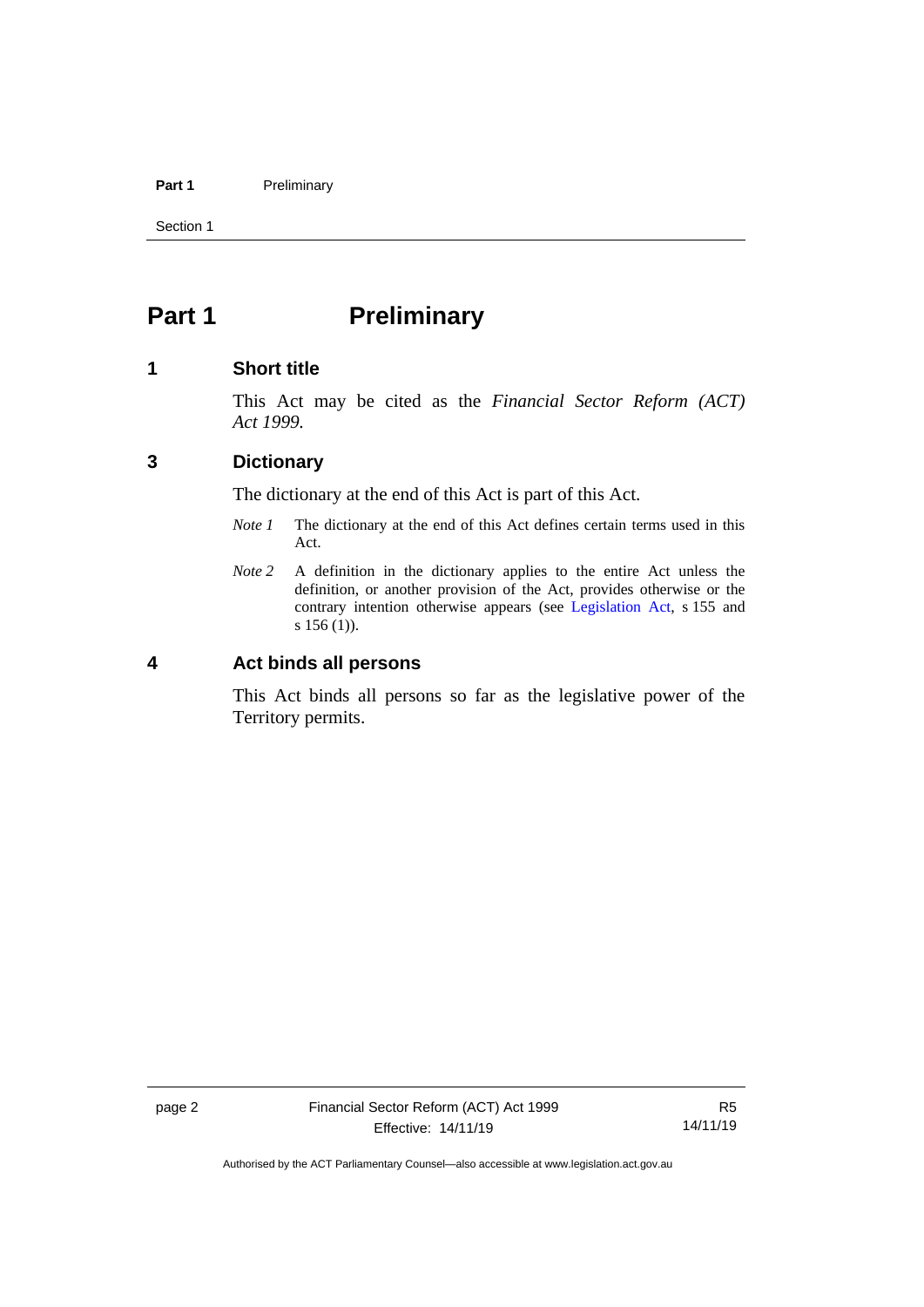# <span id="page-6-0"></span>**Part 2 Conferral of functions and powers on APRA and ASIC**

# <span id="page-6-1"></span>**5 Conferral of functions and powers on APRA**

- (1) APRA has the functions and powers conferred or expressed to be conferred on it under this Act.
- (2) APRA has power to do acts in the ACT in the performance or exercise of a function or power conferred or expressed to be conferred on APRA by or under a law of another jurisdiction corresponding to this Act.

# <span id="page-6-2"></span>**6 Conferral of functions and powers on ASIC**

- (1) ASIC has the functions and powers conferred or expressed to be conferred on it under this Act.
- (2) ASIC has power to do acts in the ACT in the performance or exercise of a function or power conferred or expressed to be conferred on ASIC by or under a law of another jurisdiction corresponding to this Act.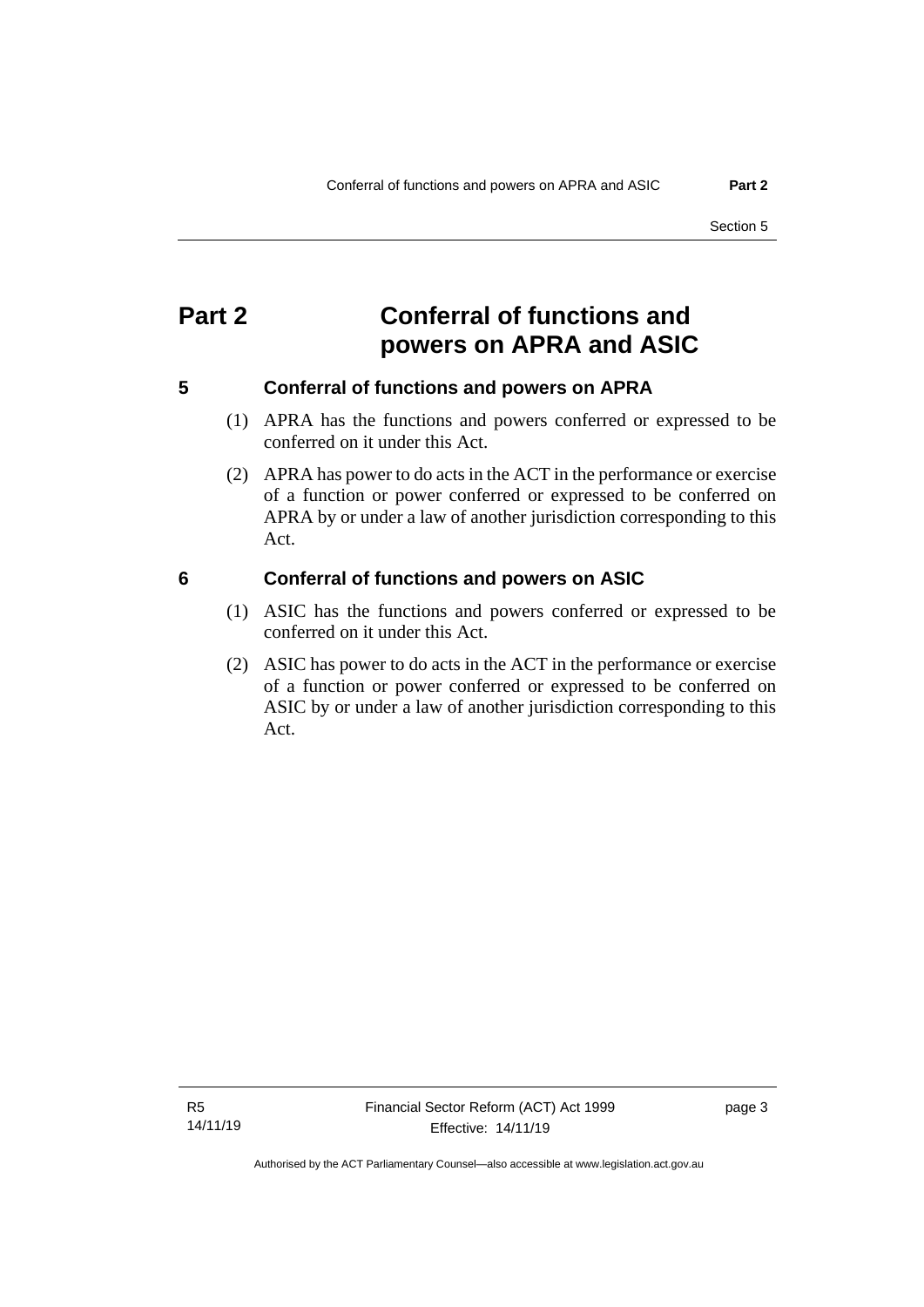# <span id="page-7-0"></span>**Part 3 Authorised deposit-taking institutions—transfer of business**

# <span id="page-7-1"></span>**7 Words defined in FS (TR) Act**

Words defined in the [FS \(TR\) Act](https://www.legislation.gov.au/Series/C2004A00436) have the same respective meanings in this part.

## <span id="page-7-2"></span>**8 Authorised APRA officer**

- (1) APRA may, in writing, authorise a person who is an APRA board member, or an APRA staff member, to perform or exercise the functions or powers of an authorised APRA officer under a particular provision of this part.
- (2) The functions and powers necessary for this section are conferred on APRA.

# <span id="page-7-3"></span>**9 Voluntary transfers**

- (1) The purpose of this section is to facilitate voluntary transfers of business under the [FS \(TR\) Act,](https://www.legislation.gov.au/Series/C2004A00436) part 3 for regulated bodies.
- (2) This section applies when a certificate of transfer issued under the FS [\(TR\) Act,](https://www.legislation.gov.au/Series/C2004A00436) section 18 comes into force under that [Act,](https://www.legislation.gov.au/Series/C2004A00436) part 3, division 3.
- (3) The receiving body is taken to be the successor in law of the transferring body, to the extent of the transfer.
- (4) In particular—
	- (a) if the transfer is a total transfer—all the assets and liabilities of the transferring body become the assets and liabilities of the receiving body without any transfer, conveyance or assignment; and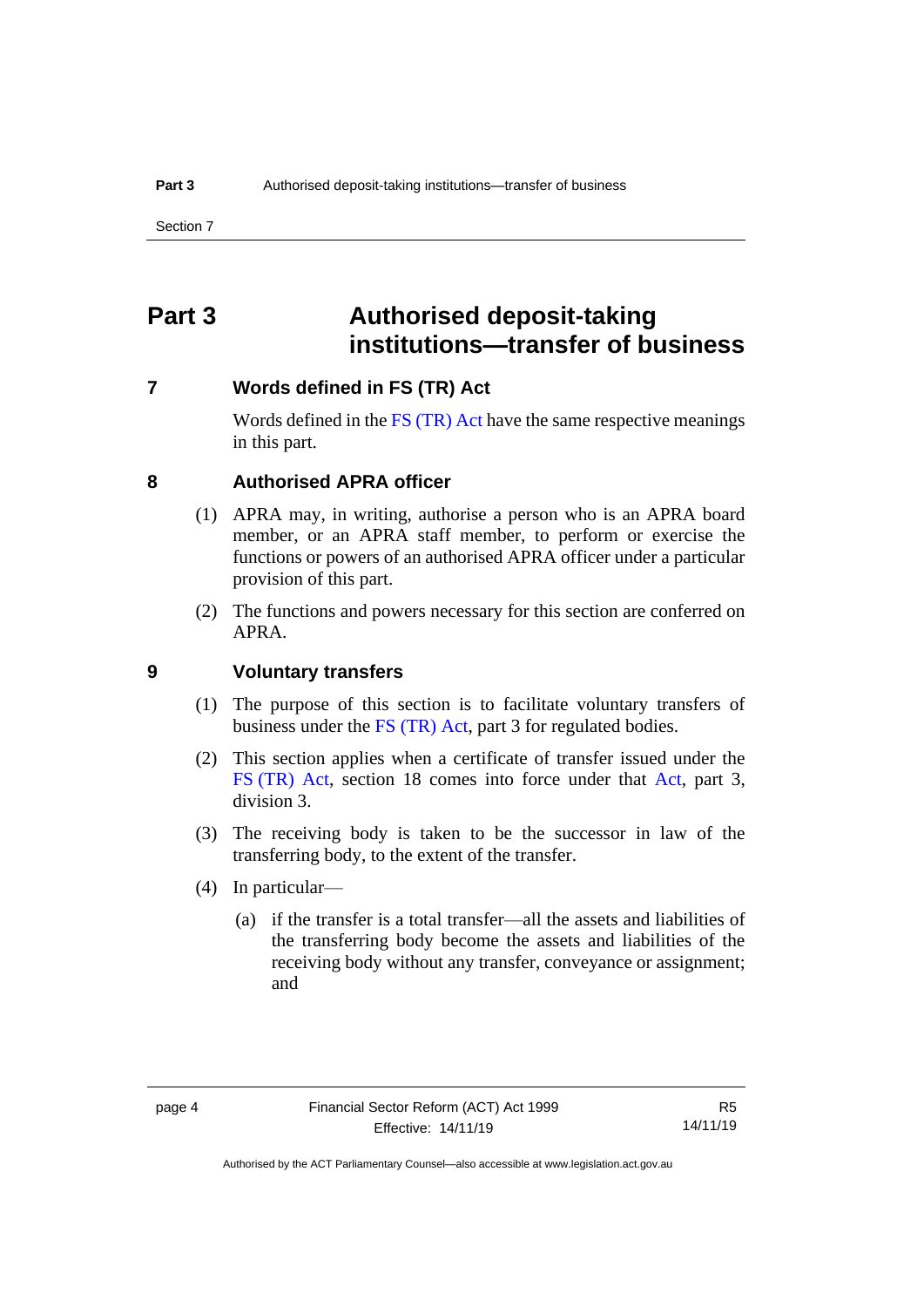- (b) if the transfer is a partial transfer—all the assets and liabilities of the transferring body included in the list of assets and liabilities specified in the statement of detail become assets and liabilities of the receiving body without any transfer, conveyance or assignment; and
- (c) to the extent of the transfer, the duties, obligations, immunities, rights and privileges applying to the transferring body apply to the receiving body.
- (5) If there is an approved section 20 statement in relation to the transfer that specifies—
	- (a) that particular things are to happen or are taken to be the case, those things are taken to happen, or to be the case, in accordance with the statement; or
	- (b) a mechanism for deciding things that are to happen or are taken to be the case, things decided in accordance with that mechanism are taken to happen, or to be the case, as decided in accordance with that mechanism.

# <span id="page-8-0"></span>**10 Compulsory transfers**

- (1) The purpose of this section is to facilitate compulsory transfers of business under the [FS \(TR\) Act,](https://www.legislation.gov.au/Series/C2004A00436) part 4 for regulated bodies.
- (2) This section applies when a certificate of transfer issued under the FS [\(TR\) Act,](https://www.legislation.gov.au/Series/C2004A00436) section 33 comes into force under that [Act,](https://www.legislation.gov.au/Series/C2004A00436) part 4, division 3.
- (3) The receiving body is taken to be the successor in law of the transferring body, to the extent of the transfer.
- (4) In particular—
	- (a) if the transfer is a total transfer—all the assets and liabilities of the transferring body become assets and liabilities of the receiving body without any transfer, conveyance or assignment; and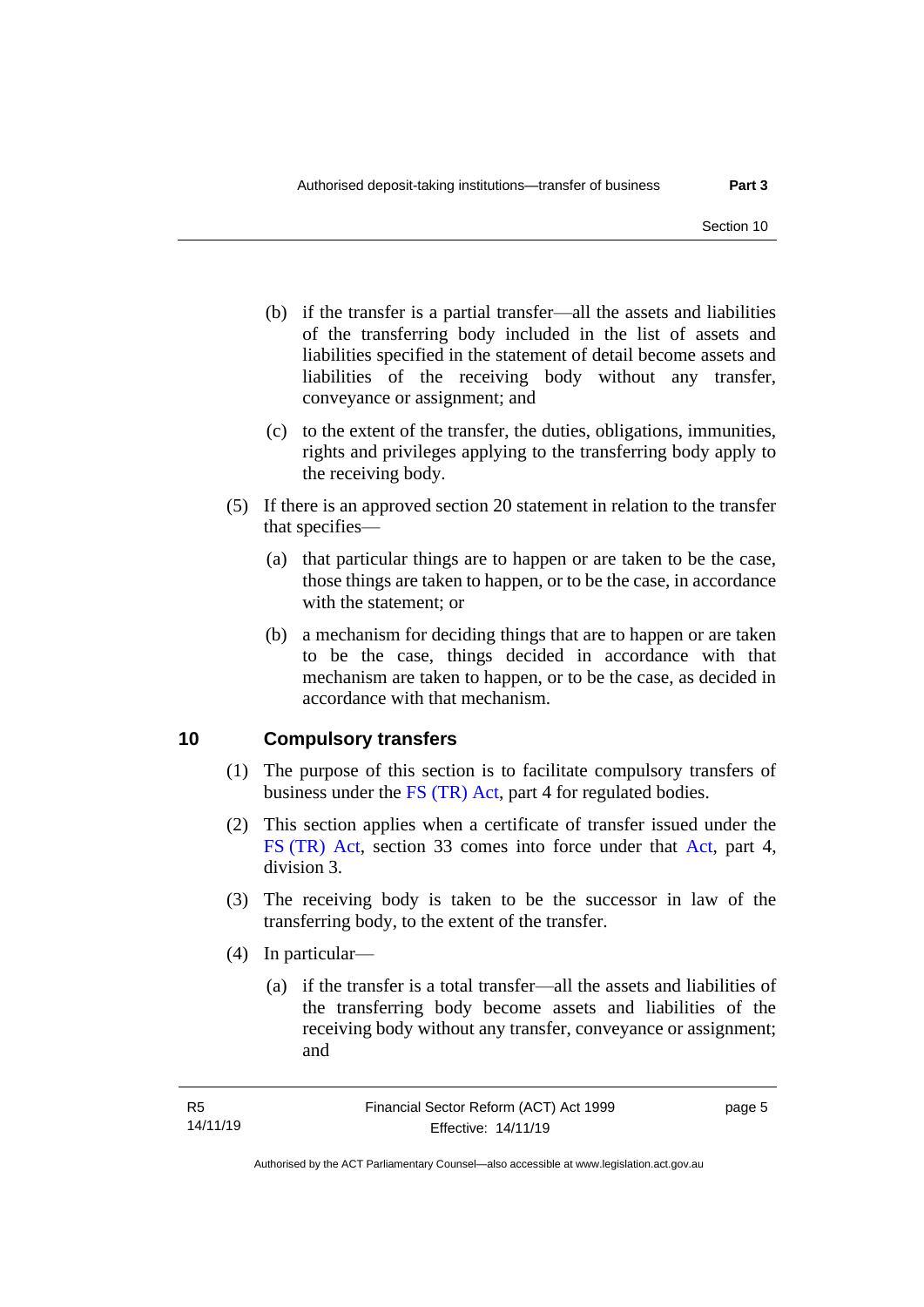Section 10

- (b) if the transfer is a partial transfer, all the assets and liabilities of the transferring body that are included in the list, referred to in the [FS \(TR\) Act,](https://www.legislation.gov.au/Series/C2004A00436) section 33 (2) (c), included in, or attached to, the certificate of transfer become assets and liabilities of the receiving body without any transfer, conveyance or assignment; and
- (c) to the extent of the transfer, the duties, obligations, immunities, rights and privileges applying to the transferring body apply to the receiving body.
- (5) If the certificate of transfer includes provisions of a kind referred to in the [FS \(TR\) Act,](https://www.legislation.gov.au/Series/C2004A00436) section 33 (3) specifying—
	- (a) that particular things are to happen or are taken to be the case, those things are taken to happen, or to be the case, in accordance with those provisions; or
	- (b) a mechanism for deciding things that are to happen or are taken to be the case, things decided in accordance with that mechanism are taken to happen, or to be the case, as decided in accordance with that mechanism.
- (6) If there is an approved section 30 statement in relation to the transfer that specifies—
	- (a) that particular things are to happen or are taken to be the case, those things are taken to happen, or to be the case, in accordance with the statement; or
	- (b) a mechanism for deciding things that are to happen or are taken to be the case, things decided in accordance with that mechanism are taken to happen, or to be the case, as decided in accordance with that mechanism.

Authorised by the ACT Parliamentary Counsel—also accessible at www.legislation.act.gov.au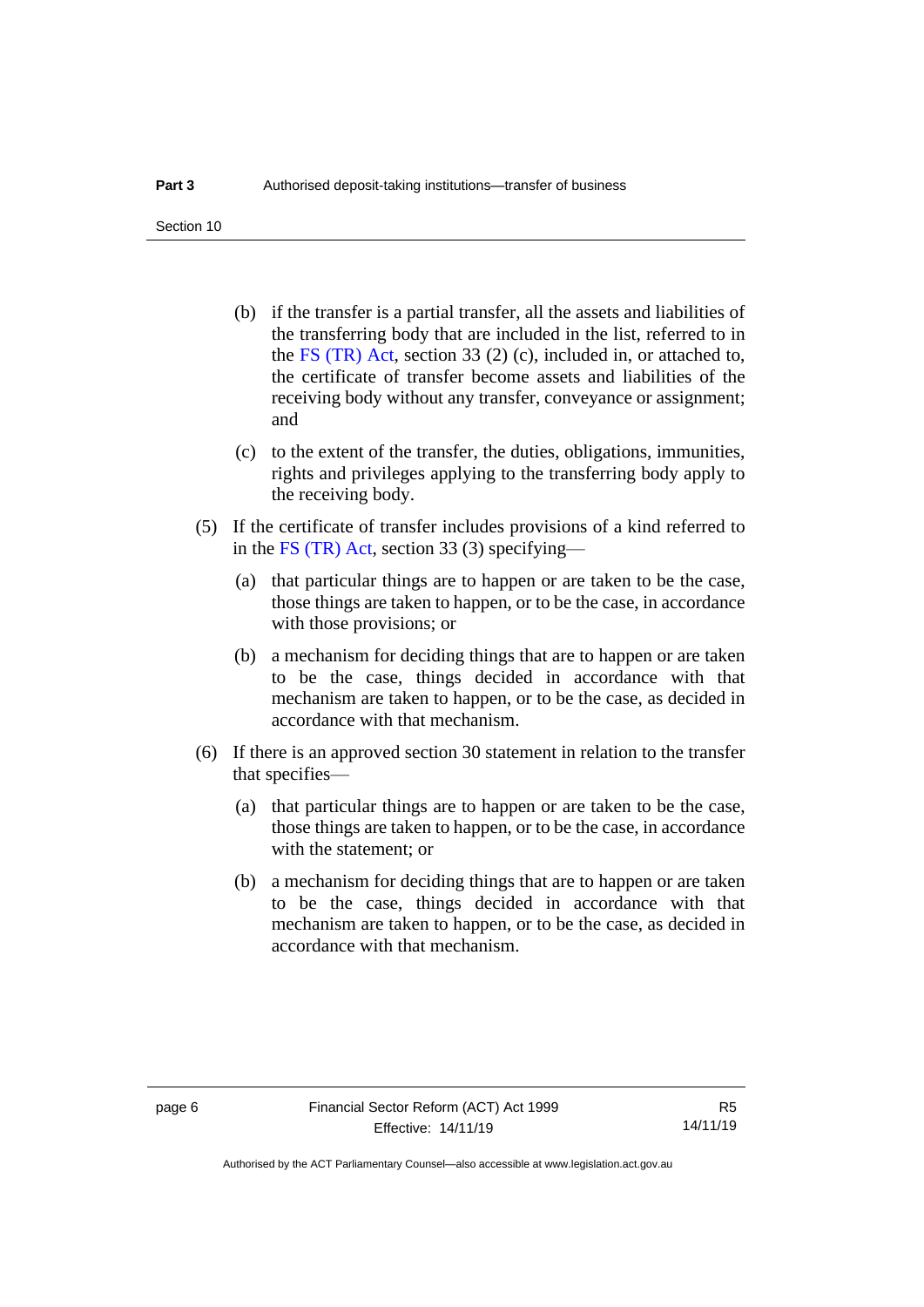# <span id="page-10-0"></span>**11 Certificates evidencing operation of pt 3**

- (1) An authorised APRA officer may, by a written certificate signed by the officer, certify anything relating to the effect of this part, and, in particular may certify that—
	- (a) a particular asset of a transferring body has become a transferred asset of a receiving body; or
	- (b) a particular liability of a transferring body has become a transferred liability of a receiving body.
- (2) For all purposes and in all proceedings, a certificate under subsection (1) is evidence of the matters certified.

# <span id="page-10-1"></span>**12 Certificates about land and interests in land**

- (1) This section applies if—
	- (a) a receiving body becomes, under this part, the owner of land, or an interest in land, situated in the ACT; and
	- (b) there is lodged with the registrar-general a certificate that—
		- (i) is signed by an authorised APRA officer; and
		- (ii) identifies the land or interest; and
		- (iii) states the receiving body has, under this part, become the owner of that land or interest.
- (2) The registrar general may—
	- (a) register or record the matter in the same way as dealings in land or interests in land of that kind are registered or recorded; and
	- (b) deal with, and give effect to, the certificate.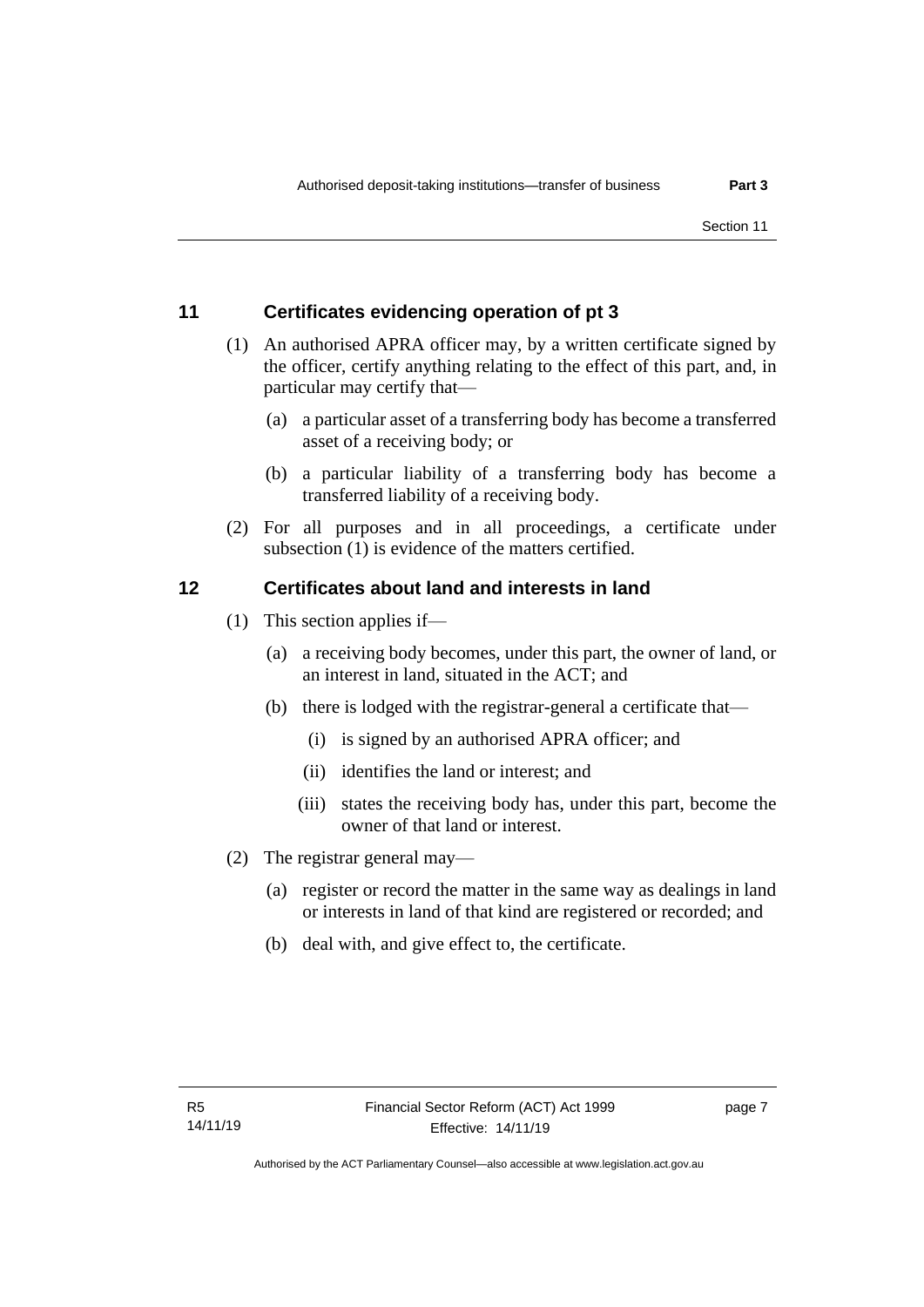Section 13

# <span id="page-11-0"></span>**13 Certificates about other assets**

- (1) This section applies if—
	- (a) an asset, other than land or an interest in land, becomes, under this part, an asset of a receiving body; and
	- (b) there is lodged with the entity who has, under the law, responsibility for keeping a register or record relating to assets of that kind a certificate that—
		- (i) is signed by an authorised APRA officer; and
		- (ii) identifies the asset; and
		- (iii) states the asset has, under this part, become an asset of the receiving body.
- (2) The entity may—
	- (a) register or record the matter in the same way as transactions relating to assets of that kind are registered or recorded; and
	- (b) deal with, and give effect to, the certificate.
- (3) This section does not affect the operation of the [Corporations Act.](http://www.comlaw.gov.au/Series/C2004A00818)

# <span id="page-11-1"></span>**14 Documents purporting to be certificates**

A document purporting to be a certificate mentioned in section 12 or 13 is taken to be a certificate of that type unless the contrary is established.

# <span id="page-11-2"></span>**15 Relationship of pt 3 with other laws**

(1) This part has effect despite anything in a contract, deed, undertaking, agreement or other instrument.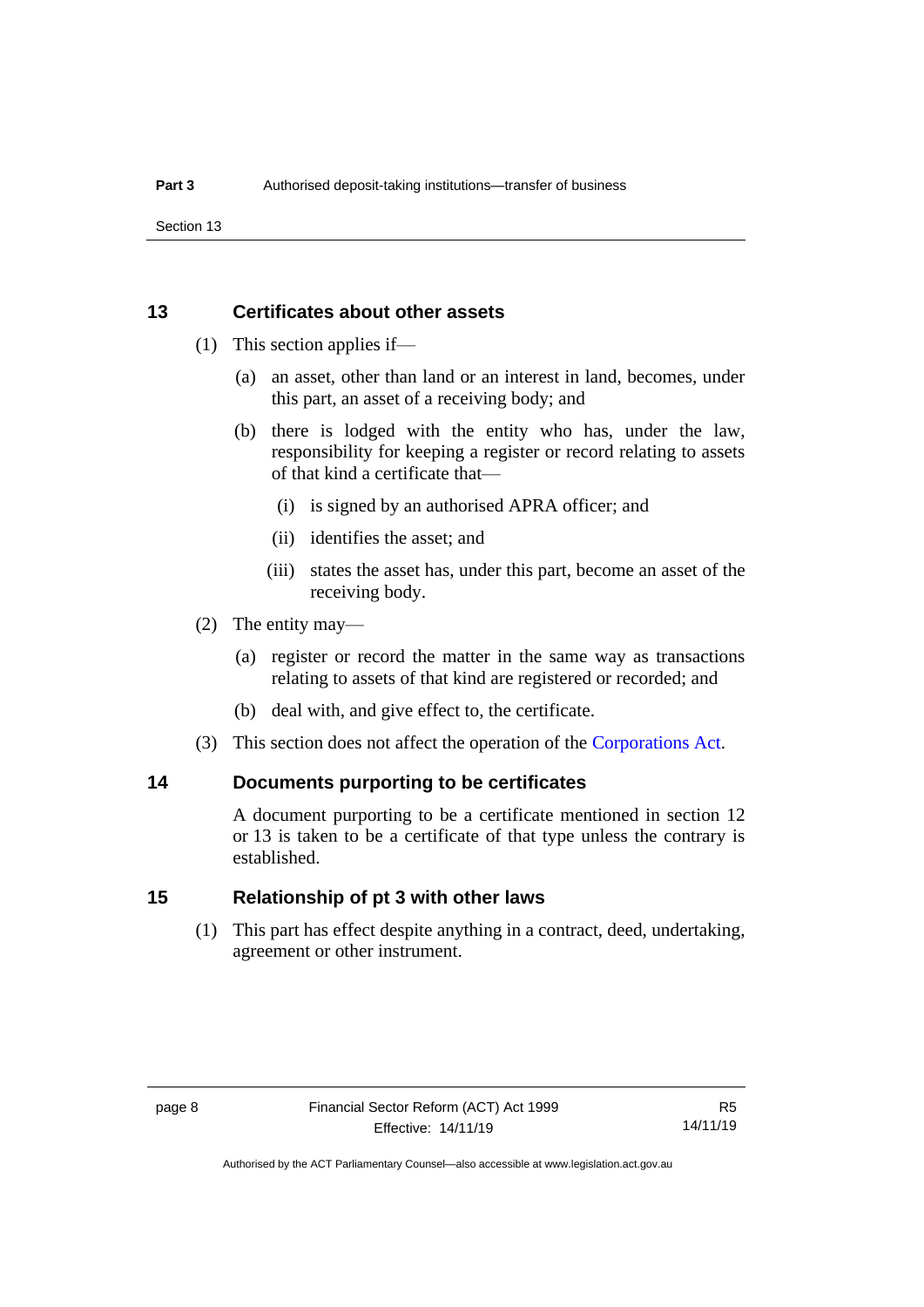- (2) Nothing done under this part—
	- (a) places a receiving body, a transferring body or another person in breach of contract or confidence or otherwise makes any of them guilty of a civil wrong; or
	- (b) places a receiving body, a transferring body or another person in breach of—
		- (i) a Territory law; or
		- (ii) a contractual provision prohibiting, restricting or regulating the assignment or transfer of an asset or liability or the disclosure of information; or
	- (c) releases a surety, wholly or partly, from all or any of the surety's obligations.
- (3) Without limiting subsection (1), if, apart from this section, the advice or consent of a person would be necessary for a particular purpose, the advice is taken to have been obtained or the consent is taken to have been given.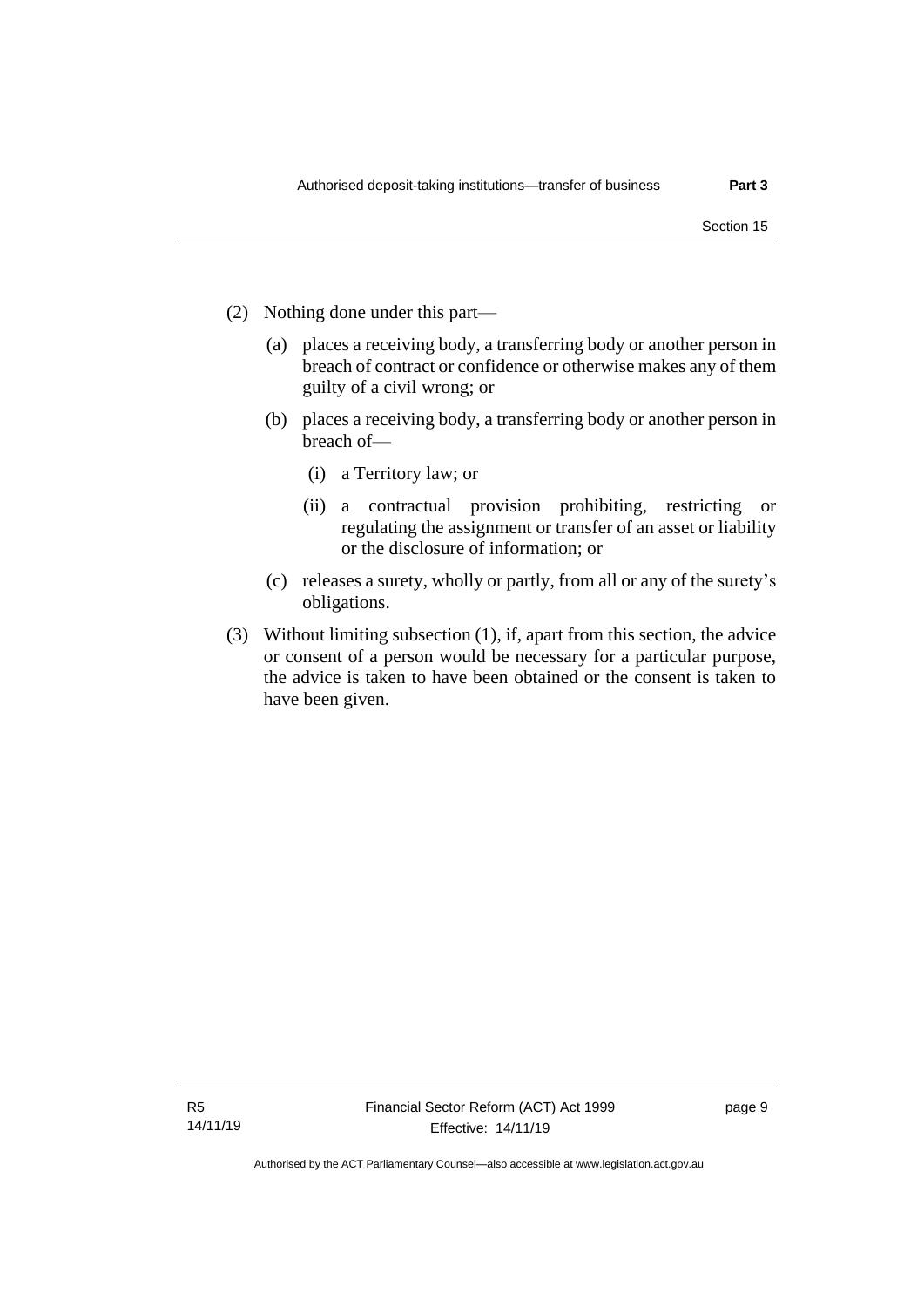#### **Part 6** Miscellaneous

Section 48

# <span id="page-13-0"></span>**Part 6 Miscellaneous**

# <span id="page-13-1"></span>**48 Consequential and transitional regulations**

- (1) The Executive may make regulations amending the provisions of this Act (other than this section) or any other Act in relation to any matter arising from, connected with or consequential on the enactment of this Act.
- (2) Regulations made under subsection (1) may be expressed to have taken effect on a day earlier than the day on which they are notified in the Gazette, not being a day earlier than the transfer date.
- (3) If regulations made under subsection (1) are expressed to take effect on a day earlier than the day on which they are notified in the Gazette, they do not operate so as to—
	- (a) affect, in a manner prejudicial to any person (other than the Territory or a Territory authority), the rights of that person existing at the day of notification; or
	- (b) impose liabilities on any person (other than the Territory or a Territory authority) in respect of any act or omission before the day of notification.
- (4) The Executive may only make regulations under subsection (1) during the period of 12 months commencing on the transfer date.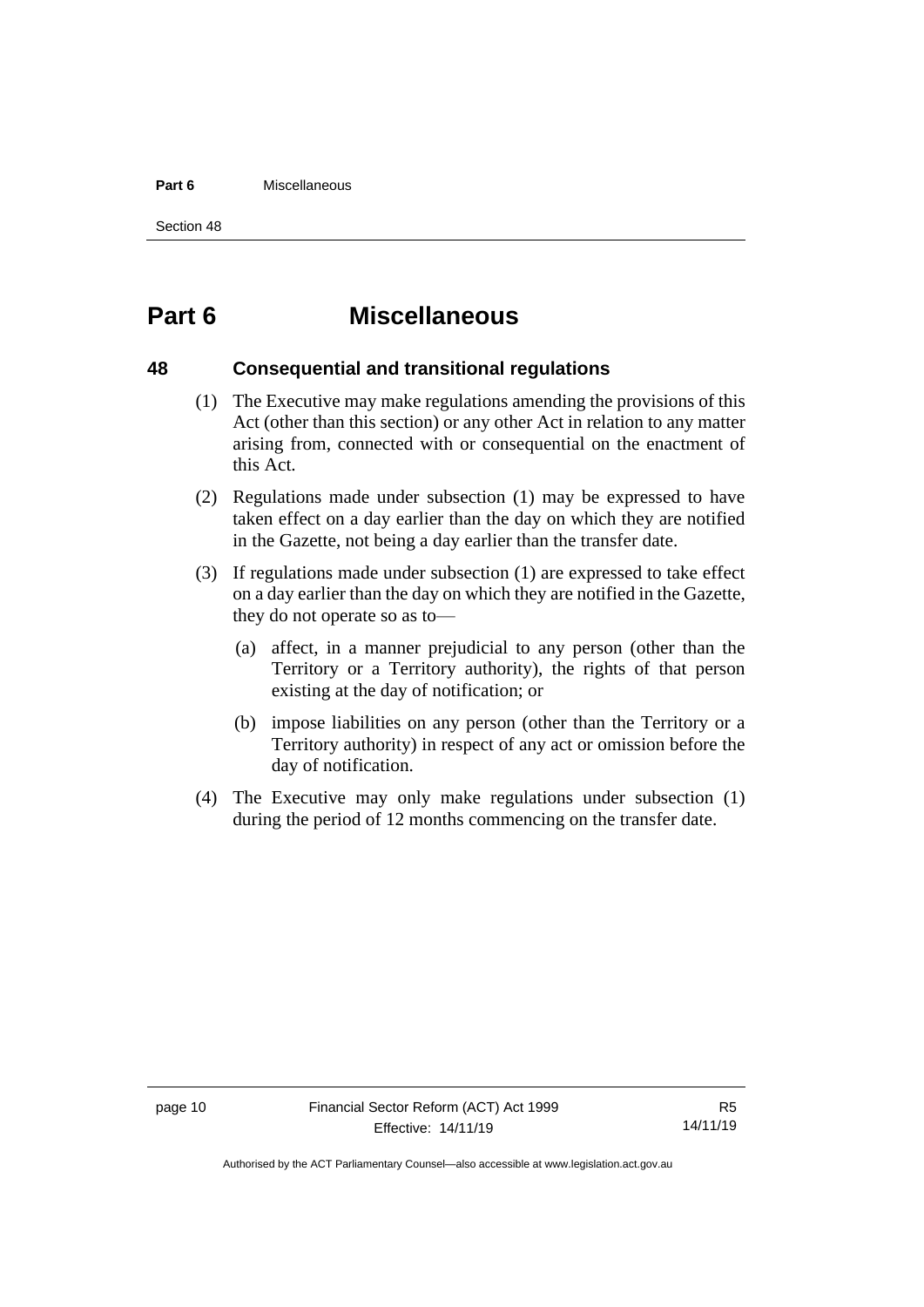# <span id="page-14-0"></span>**Dictionary**

(see s 3)

*APRA* means the Australian Prudential Regulation Authority established under the *[Australian Prudential Regulation Authority](http://www.comlaw.gov.au/Series/C2004A00310)  Act [1998](http://www.comlaw.gov.au/Series/C2004A00310)* (Cwlth), section 7.

*ASIC* means the Australian Securities and Investments Commission under the *[Australian Securities and Investments Commission](http://www.comlaw.gov.au/Series/C2004A00819)  Act [2001](http://www.comlaw.gov.au/Series/C2004A00819)* (Cwlth).

*authorised APRA officer*, in a provision of part 3, means a person authorised under section 8 to perform or exercise the functions or powers of an authorised APRA officer under the provision.

*FSR Act* means the *[Financial Sector Reform \(Amendments and](http://www.comlaw.gov.au/Series/C2004A00435)  [Transitional Provisions\) Act \(No 1\) 1999](http://www.comlaw.gov.au/Series/C2004A00435)* (Cwlth).

*FS (TR) Act* means the *[Financial Sector \(Transfer and Restructure\)](https://www.legislation.gov.au/Series/C2004A00436)  [Act 1999](https://www.legislation.gov.au/Series/C2004A00436)* (Cwlth).

*transfer date* means the date that, under the [FSR Act,](http://www.comlaw.gov.au/Series/C2004A00435) section 3 (16), is specified as the transfer date for that Act.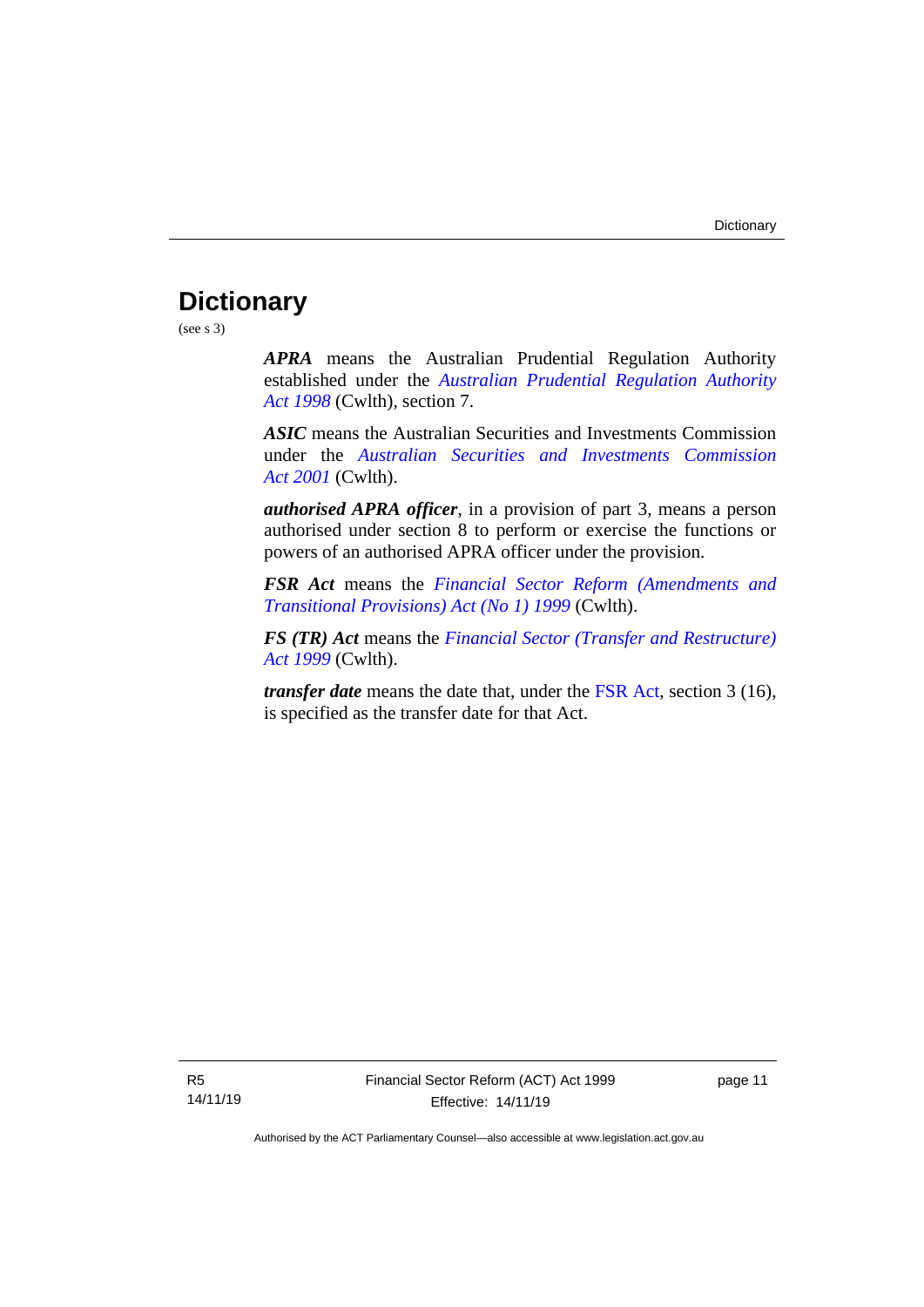1 About the endnotes

# <span id="page-15-1"></span><span id="page-15-0"></span>**Endnotes**

# **1 About the endnotes**

Amending and modifying laws are annotated in the legislation history and the amendment history. Current modifications are not included in the republished law but are set out in the endnotes.

Not all editorial amendments made under the *[Legislation Act 2001](http://www.legislation.act.gov.au/a/2001-14)*, part 11.3 are annotated in the amendment history. Full details of any amendments can be obtained from the Parliamentary Counsel's Office.

Uncommenced amending laws are not included in the republished law. The details of these laws are underlined in the legislation history. Uncommenced expiries are underlined in the legislation history and amendment history.

If all the provisions of the law have been renumbered, a table of renumbered provisions gives details of previous and current numbering.

The endnotes also include a table of earlier republications.

| $A = Act$                                    | $NI = Notifiable$ instrument              |
|----------------------------------------------|-------------------------------------------|
| $AF =$ Approved form                         | $o = order$                               |
| $am = amended$                               | $om = omitted/report$                     |
| $amdt = amendment$                           | $ord = ordinance$                         |
| $AR = Assembly resolution$                   | $orig = original$                         |
| $ch = chapter$                               | par = paragraph/subparagraph              |
| $CN =$ Commencement notice                   | $pres = present$                          |
| $def = definition$                           | $prev = previous$                         |
| $DI = Disallowable instrument$               | $(\text{prev}) = \text{previously}$       |
| $dict = dictionary$                          | $pt = part$                               |
| disallowed = disallowed by the Legislative   | $r = rule/subrule$                        |
| Assembly                                     | $reloc = relocated$                       |
| $div = division$                             | $remum = renumbered$                      |
| $exp = expires/expired$                      | $R[X]$ = Republication No                 |
| $Gaz = gazette$                              | $RI =$ reissue                            |
| $hdg = heading$                              | $s = section/subsection$                  |
| $IA = Interpretation Act 1967$               | $sch = schedule$                          |
| $ins = inserted/added$                       | $sdiv = subdivision$                      |
| $LA =$ Legislation Act 2001                  | $SL = Subordinate$ law                    |
| $LR =$ legislation register                  | $sub =$ substituted                       |
| $LRA =$ Legislation (Republication) Act 1996 | underlining = whole or part not commenced |
| $mod = modified/modification$                | or to be expired                          |
|                                              |                                           |

# <span id="page-15-2"></span>**2 Abbreviation key**

page 12 Financial Sector Reform (ACT) Act 1999 Effective: 14/11/19

R5 14/11/19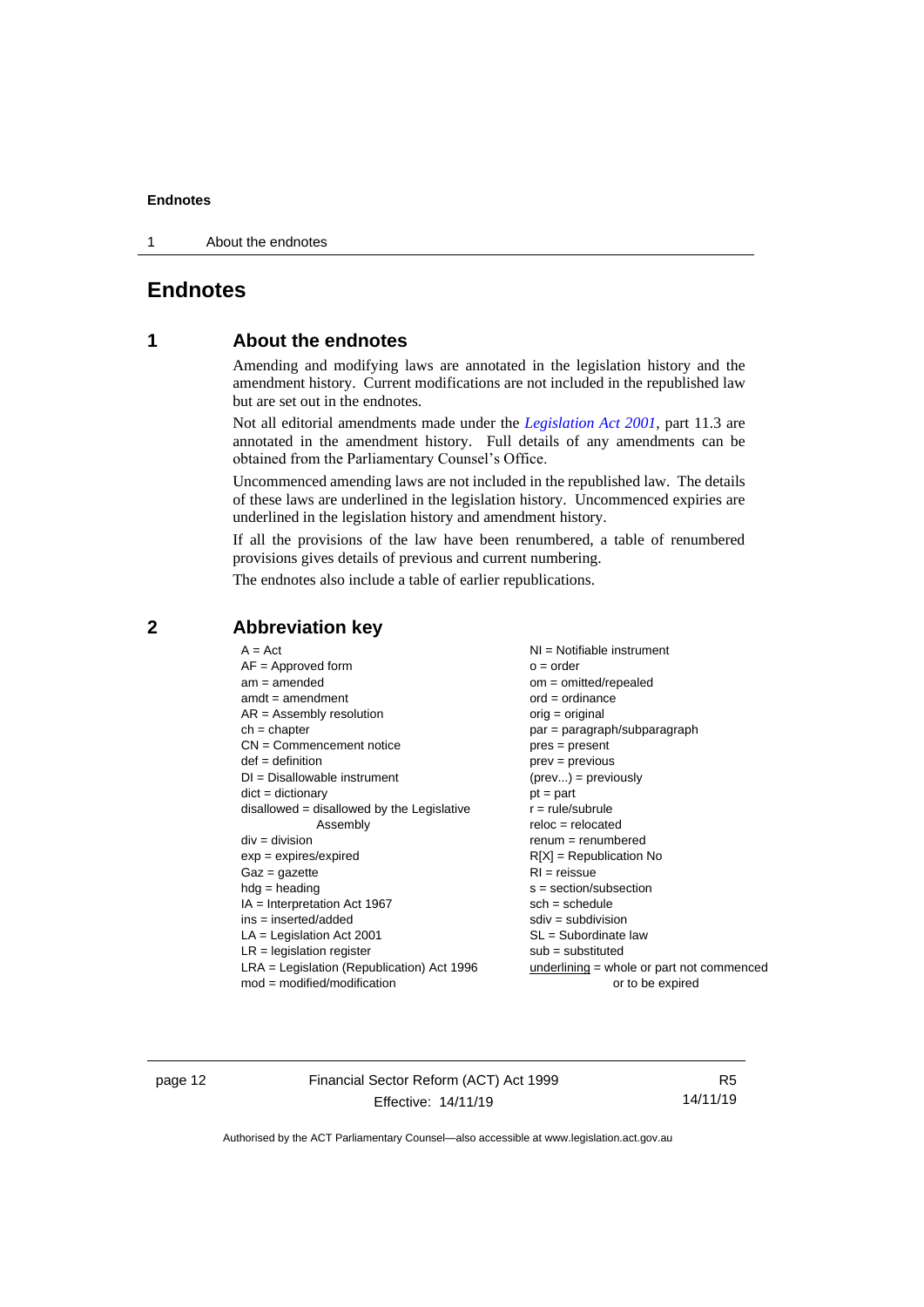### <span id="page-16-0"></span>**3 Legislation history**

#### **Financial Sector Reform (ACT) Act 1999 A1999-33**

notified 25 June 1999 (Gaz 1999 S34)

s 1, s 2 commenced 25 June 1999 (s 2 (1))

remainder commenced 1 July 1999 (s 2 (2) and see Cwlth Gaz 1999 No S283)

as repealed by

#### **[Statute Law Amendment Act 2002](http://www.legislation.act.gov.au/a/2002-30) A2002-30 pt 4.3**

notified LR 16 September 2002

s 1, s 2 taken to have commenced 19 May 1997 (LA s 75 (2))

pt 4.3 commenced 17 September 2002 (s 2 (1))

as revived by

#### **[Statute Law Amendment Act 2011 \(No](http://www.legislation.act.gov.au/a/2011-52) 3) A2011-52 amdt 3.94**

notified LR 28 November 2011

s 1, s 2 commenced 28 November 2011 (LA s 75 (1))

amdt 3.94 commenced 12 December 2011 (s 2)

*Note* The revival took effect from the beginning of 18 September 2002.

as amended by

#### **[Statute Law Amendment Act 2011 \(No](http://www.legislation.act.gov.au/a/2011-52) 3) A2011-52 amdt 3.95, amdt 3.96**

notified LR 28 November 2011

s 1, s 2 commenced 28 November 2011 (LA s 75 (1)) amdt 3.95, amdt 3.96 commenced 12 December 2011 (s 2)

### **[Statute Law Amendment Act 2012](http://www.legislation.act.gov.au/a/2012-21) A2012-21 sch 3 pt 3.20** notified LR 22 May 2012

s 1, s 2 commenced 22 May 2012 (LA s 75 (1)) sch 3 pt 3.20 commenced 5 June 2012 (s 2 (1))

#### **[Statute Law Amendment Act 2019](http://www.legislation.act.gov.au/a/2019-42) A2019-42 sch 3 pt 3.10**

notified LR 31 October 2019 s 1, s 2 commenced 31 October 2019 (LA s 75 (1)) sch 3 pt 3.10 commenced 14 November 2019 (s 2 (1))

R5 14/11/19 Financial Sector Reform (ACT) Act 1999 Effective: 14/11/19

page 13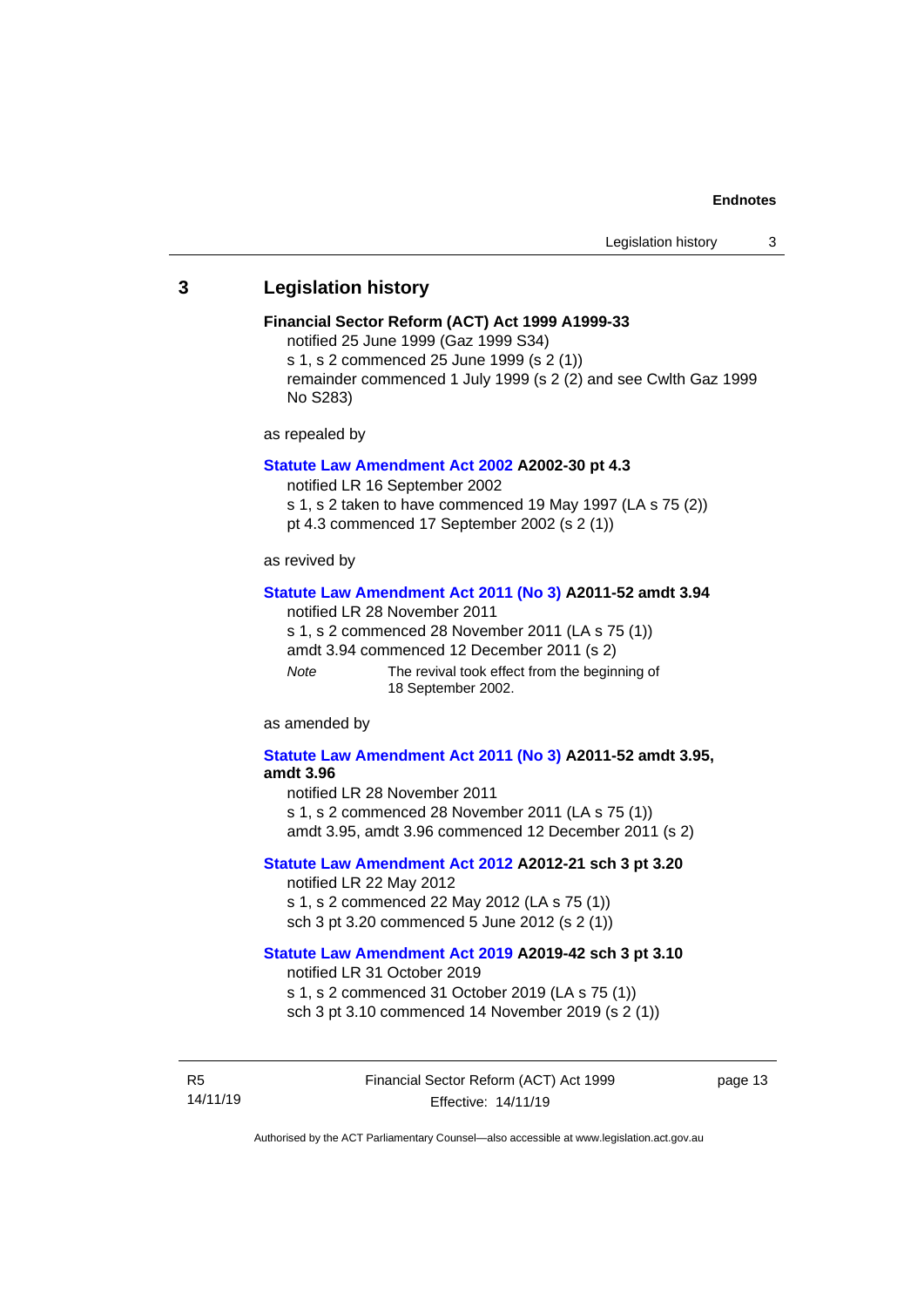4 Amendment history

### <span id="page-17-0"></span>**4 Amendment history**

**Commencement** s 2 om R1 LA **Dictionary** s 3 sub [A2012-21](http://www.legislation.act.gov.au/a/2012-21) amdt 3.75 **Words defined in FS (TR) Act**<br>s 7 hdg am A2019-4 am [A2019-42](http://www.legislation.act.gov.au/a/2019-42/default.asp) amdt 3.14 s 7 am [A2019-42](http://www.legislation.act.gov.au/a/2019-42/default.asp) amdt 3.14 **Voluntary transfers** s 9 am [A2019-42](http://www.legislation.act.gov.au/a/2019-42/default.asp) amdt 3.14 **Compulsory transfers** s 10 am [A2019-42](http://www.legislation.act.gov.au/a/2019-42/default.asp) amdt 3.14 **Transitional provisions**<br>pt 4 hdg om A om [A2011-52](http://www.legislation.act.gov.au/a/2011-52) amd 3.95 **Repeals** div 1 hdg om R1 LA **Repeals** s 16 om R1 LA **Provisions relating to AFIC** div 4.2 hdg (prev pt 4 div 2 hdg) renum R1 LA om [A2011-52](http://www.legislation.act.gov.au/a/2011-52) amdt 3.95 **Continuation and preservation of civil proceedings involving AFIC** s 17 om [A2011-52](http://www.legislation.act.gov.au/a/2011-52) amdt 3.95 **Continuation of offence proceedings** s 18 om [A2011-52](http://www.legislation.act.gov.au/a/2011-52) amdt 3.95 **Provisions relating to registrar of financial institutions** div 4.3 hdg (prev pt 4 div 3 hdg) renum R1 LA om [A2011-52](http://www.legislation.act.gov.au/a/2011-52) amdt 3.95 **Preliminary**<br>sdiv 4.3.1 hdg (prev pt 4 div 3 sdiv 1 hdg) renum R1 LA om [A2011-52](http://www.legislation.act.gov.au/a/2011-52) amdt 3.95 **Meaning of** *registrar* **for div 4.3** s 19 om [A2011-52](http://www.legislation.act.gov.au/a/2011-52) amdt 3.95 **Office of registrar to continue**<br>sdiv 4.3.2 hdg (prev pt 4 di (prev pt 4 div 3 sdiv 2 hdg) renum R1 LA om [A2011-52](http://www.legislation.act.gov.au/a/2011-52) amdt 3.95 **Continuation of office of registrar for certain purposes** s 20 om [A2011-52](http://www.legislation.act.gov.au/a/2011-52) amdt 3.95

| Financial Sector Reform (ACT) Act 1999 | R5       |
|----------------------------------------|----------|
| Effective: 14/11/19                    | 14/11/19 |
|                                        |          |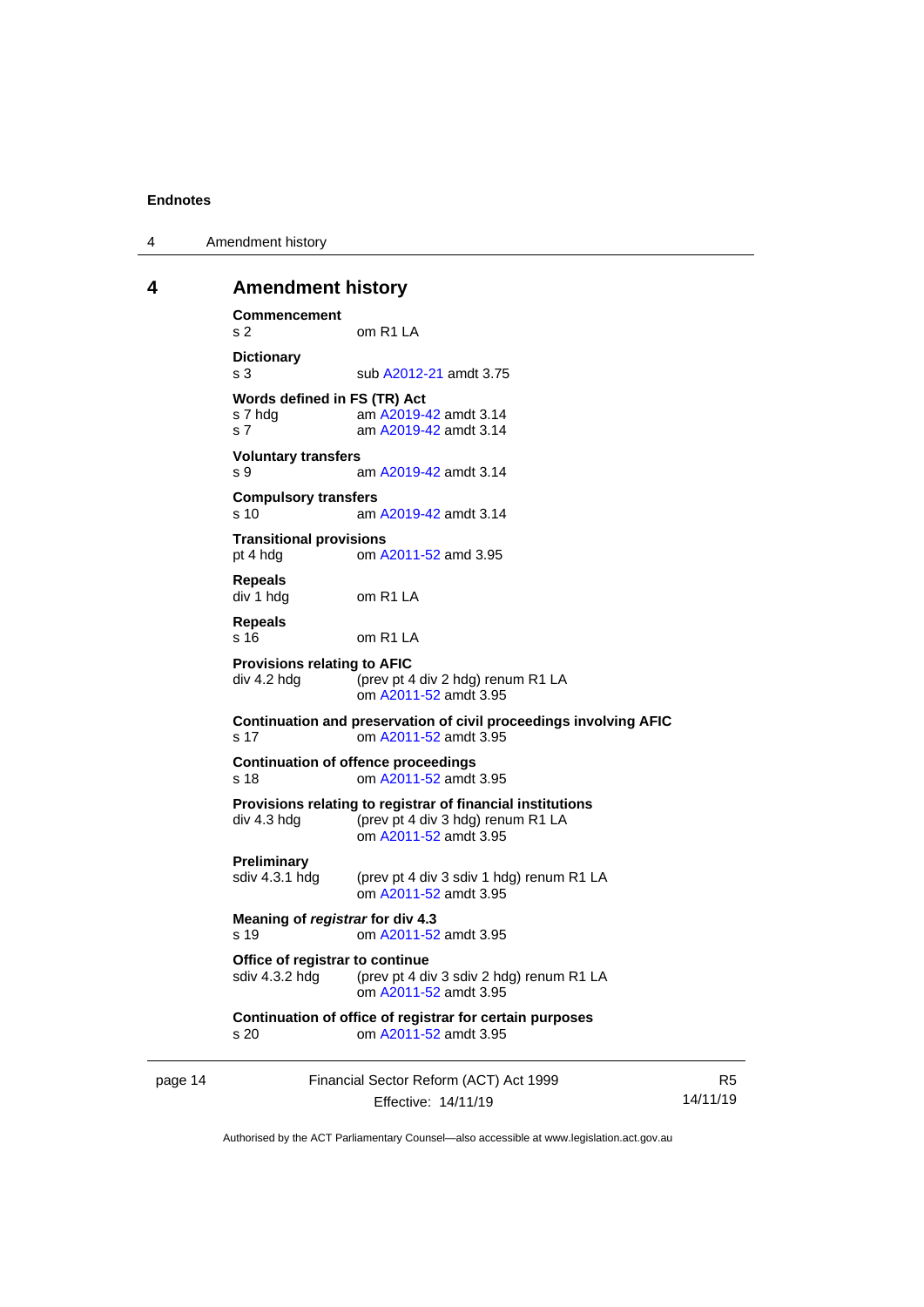| s 21                                                 | om A2011-52 amdt 3.95                                                                                               |
|------------------------------------------------------|---------------------------------------------------------------------------------------------------------------------|
| Abolition of office or registrar<br>s 22             | om R <sub>1</sub> L <sub>A</sub>                                                                                    |
| Provisions about particular funds<br>sdiv 4.3.3 hdg  | (prev pt 4 div 3 sdiv 3 hdg) renum R1 LA<br>om A2011-52 amdt 3.95                                                   |
| s 23                                                 | Continuation and abolition of particular funds<br>om A2011-52 amdt 3.95                                             |
| s 24                                                 | Payments out of credit unions contingency fund<br>om A2011-52 amdt 3.95                                             |
| Winding-up of supervision fund<br>s 25               | om A2011-52 amdt 3.95                                                                                               |
| s 26                                                 | Financial statements for credit unions contingency fund<br>om A2011-52 amdt 3.95                                    |
| Auditor-general to report on fund<br>s <sub>27</sub> | om A2011-52 amdt 3.95                                                                                               |
| sdiv 4.3.4 hdg                                       | Information may be given to APRA or ASIC<br>(prev pt 4 div 3 sdiv 4 hdg) renum R1 LA<br>om A2011-52 amdt 3.95       |
| <b>Giving of information</b><br>s 28                 | om A2011-52 amdt 3.95                                                                                               |
| sdiv 4.3.5 hdg                                       | Transfer of registrar's assets and liabilities<br>(prev pt 4 div 3 sdiv 5 hdg) renum R1 LA<br>om A2011-52 amdt 3.95 |
| <b>Transfer of assets and liabilities</b><br>s 29    | om A2011-52 amdt 3.95                                                                                               |
| Proceedings involving registrar<br>sdiv 4.3.6 hdg    | (prev pt 4 div 3 sdiv 6 hdg) renum R1 LA<br>om A2011-52 amdt 3.95                                                   |
| s 30                                                 | Continuation and preservation of civil proceedings involving the registrar<br>om A2011-52 amdt 3.95                 |
| s 31                                                 | <b>Continuation of certain offence proceedings</b><br>om A2011-52 amdt 3.95                                         |
| div 4.4 hdg                                          | APRA's and ASIC's functions and powers under codes<br>(prev pt 4 div 4 hdg) renum R1 LA<br>om A2011-52 amdt 3.95    |

R5 14/11/19 Financial Sector Reform (ACT) Act 1999 Effective: 14/11/19

page 15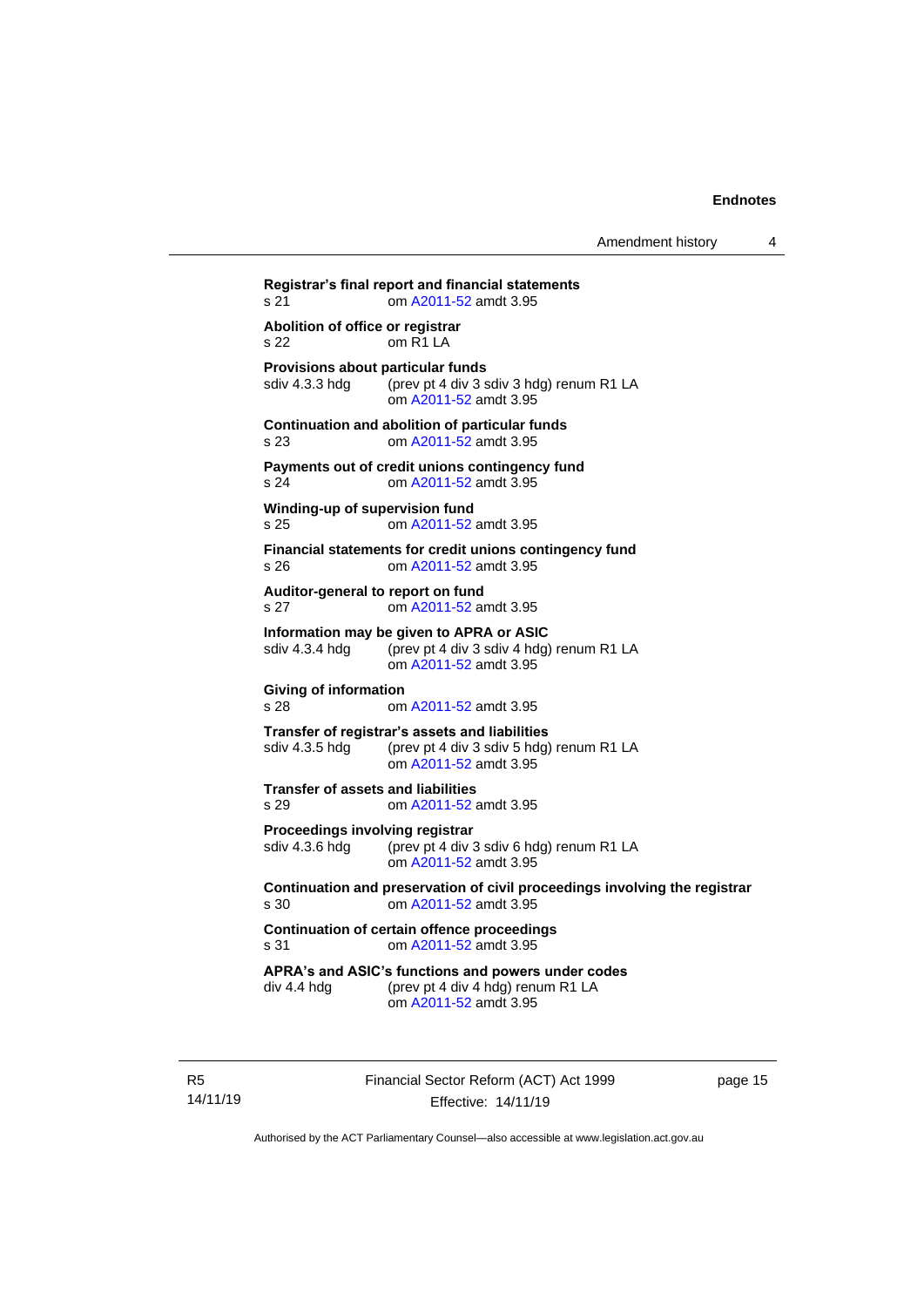4 Amendment history

| s 32                                             | Conferral of functions and powers relating to financial institutions<br>om A2011-52 amdt 3.95            |
|--------------------------------------------------|----------------------------------------------------------------------------------------------------------|
| <b>AFIC code provisions</b><br>s 33              | om A2011-52 amdt 3.95                                                                                    |
| s 34                                             | <b>Financial institutions code provisions</b><br>om A2011-52 amdt 3.95                                   |
| s 35                                             | Provisions for financial institutions code as applied under AFIC code s 40<br>om A2011-52 amdt 3.95      |
| s 36                                             | Only appropriately qualified person may be authorised etc<br>om A2011-52 amdt 3.95                       |
| <b>Conferral of functions and powers</b><br>s 37 | om A2011-52 amdt 3.95                                                                                    |
| div 4.5 hdg                                      | Matters relating to deregistered societies<br>(prev pt 4 div 5 hdg) renum R1 LA<br>om A2011-52 amdt 3.95 |
| Meaning of society in div 4.5<br>s 38            | om A2011-52 amdt 3.95                                                                                    |
| <b>Application of div 4.5</b><br>s 39            | om A2011-52 amdt 3.95                                                                                    |
| s 40                                             | Society's property vested in ASIC s 29<br>om A2011-52 amdt 3.95                                          |
| ASIC may act for society<br>s 41                 | om A2011-52 amdt 3.95                                                                                    |
| Recovery from society's insurer<br>s 42          | om A2011-52 amdt 3.95                                                                                    |
| <b>Conferral of functions and powers</b><br>s 43 | om A2011-52 amdt 3.95                                                                                    |
| <b>Miscellaneous</b><br>div 4.6 hdg              | (prev pt 4 div 6 hdg) renum R1 LA<br>om A2011-52 amdt 3.95                                               |
| <b>Dormant accounts</b><br>s 44                  | om A2011-52 amdt 3.95                                                                                    |
| (ACT) code<br>s <sub>45</sub>                    | Mergers and transfers of engagements started under financial institutions<br>om A2011-52 amdt 3.95       |
| s 46                                             | Australian financial institutions appeals tribunal<br>om A2011-52 amdt 3.95                              |
|                                                  |                                                                                                          |

| page 16 |  |
|---------|--|
|---------|--|

16 Financial Sector Reform (ACT) Act 1999 Effective: 14/11/19

R5 14/11/19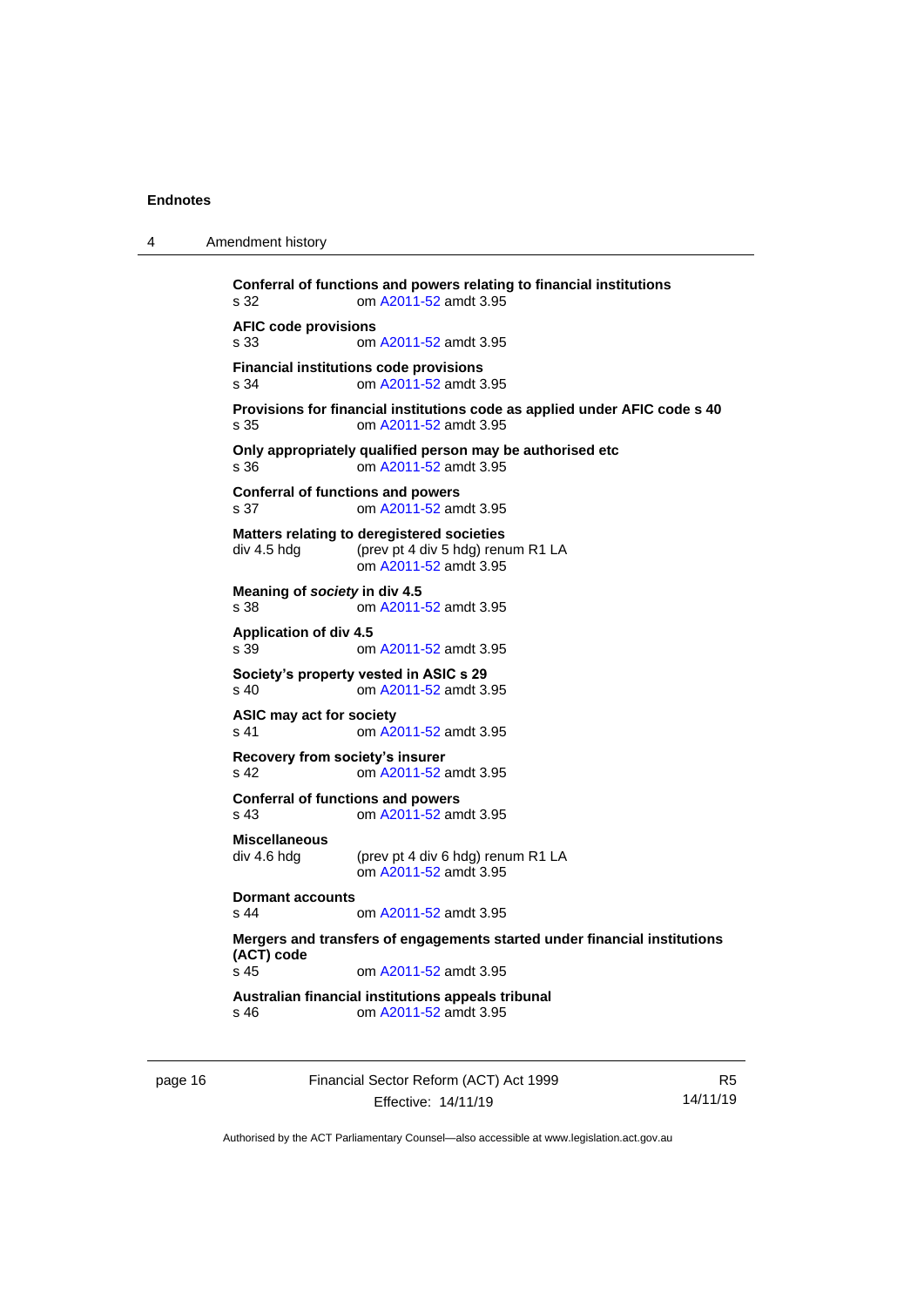**Consequential amendments** pt 5 hdg om R1 LA **Consequential amendments of other Acts** s 47 om R1 LA **Consequential amendments of other Acts** sch om R1 LA **Dictionary** dict def *AFIC* o[m A2012-21](http://www.legislation.act.gov.au/a/2012-21) amdt 3.76 def *AFIC (ACT) code* om [A2012-21](http://www.legislation.act.gov.au/a/2012-21) amdt 3.76 def *AFIC (ACT) regulations* o[m A2012-21](http://www.legislation.act.gov.au/a/2012-21) amdt 3.76 def *AFIC code* om [A2012-21](http://www.legislation.act.gov.au/a/2012-21) amdt 3.76 def *AFIC regulations* o[m A2012-21](http://www.legislation.act.gov.au/a/2012-21) amdt 3.76 def *appropriately qualified* om [A2012-21](http://www.legislation.act.gov.au/a/2012-21) amdt 3.76 def *APRA* sub [A2012-21](http://www.legislation.act.gov.au/a/2012-21) amdt 3.77 def *ASIC* sub [A2012-21](http://www.legislation.act.gov.au/a/2012-21) amdt 3.78 def *credit unions contingency fund* o[m A2012-21](http://www.legislation.act.gov.au/a/2012-21) amdt 3.79 def *employee* om [A2012-21](http://www.legislation.act.gov.au/a/2012-21) amdt 3.79 def *enforcement power* o[m A2012-21](http://www.legislation.act.gov.au/a/2012-21) amdt 3.79 def *financial institutions (ACT) code* o[m A2012-21](http://www.legislation.act.gov.au/a/2012-21) amdt 3.79 def *financial institutions (ACT) regulations* om [A2012-21](http://www.legislation.act.gov.au/a/2012-21) amdt 3.79 def *financial institutions code* o[m A2012-21](http://www.legislation.act.gov.au/a/2012-21) amdt 3.79 def *financial institutions legislation* om [A2012-21](http://www.legislation.act.gov.au/a/2012-21) amdt 3.79 def *FS(TB) Act* sub [A2011-52](http://www.legislation.act.gov.au/a/2011-52) amdt 3.96 om [A2019-42](http://www.legislation.act.gov.au/a/2019-42/default.asp) amdt 3.12 def *FS (TR) Act* in[s A2019-42](http://www.legislation.act.gov.au/a/2019-42/default.asp) amdt 3.13 def *registrar* om [A2012-21](http://www.legislation.act.gov.au/a/2012-21) amdt 3.79 def *relevant Commonwealth body* o[m A2012-21](http://www.legislation.act.gov.au/a/2012-21) amdt 3.79 def *SSA* om [A2012-21](http://www.legislation.act.gov.au/a/2012-21) amdt 3.79 def *supervision fund* om [A2012-21](http://www.legislation.act.gov.au/a/2012-21) amdt 3.79

R5 14/11/19 Financial Sector Reform (ACT) Act 1999 Effective: 14/11/19

page 17